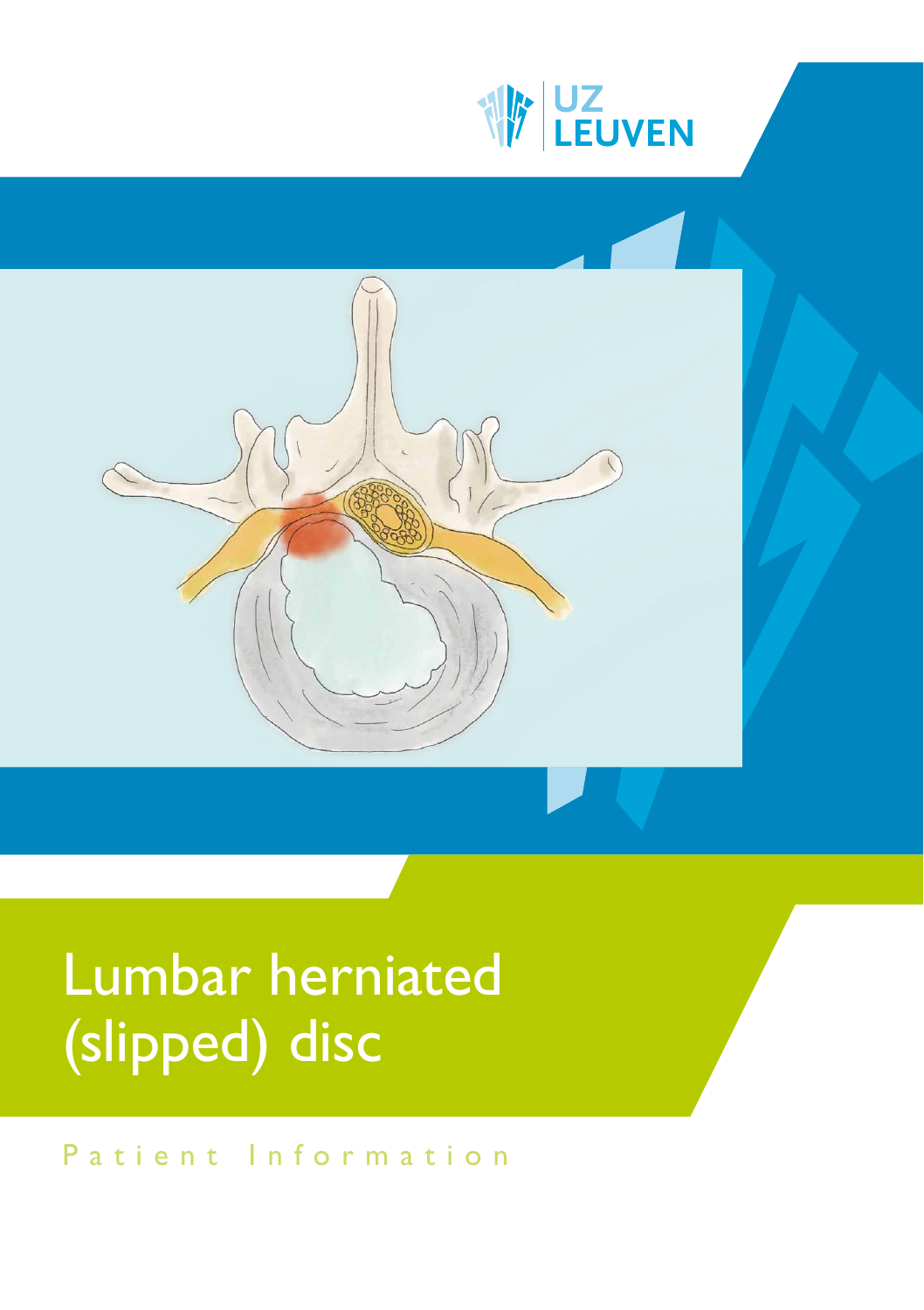| <b>INTRODUCTION</b>                                               | 3               |
|-------------------------------------------------------------------|-----------------|
| LUMBAR SPINE ANATOMY                                              | 4               |
| WHAT IS A HERNIATED DISC AND WHEN IS<br><b>SURGERY NECESSARY?</b> |                 |
| PLANNING OF ADMISSION TO HOSPITAL                                 | 9               |
| YOUR ADMISSION TO THE WARD                                        | 10              |
| PROGRESS OF THE OPERATION                                         | 12              |
| <b>AFTER THE OPERATION</b>                                        | $\overline{14}$ |
| POTENTIAL COMPLICATIONS                                           | 15              |
| WHEN SHOULD YOU MAKE CONTACT?                                     | 18              |
| USEFUL CONTACT DATA                                               | 20              |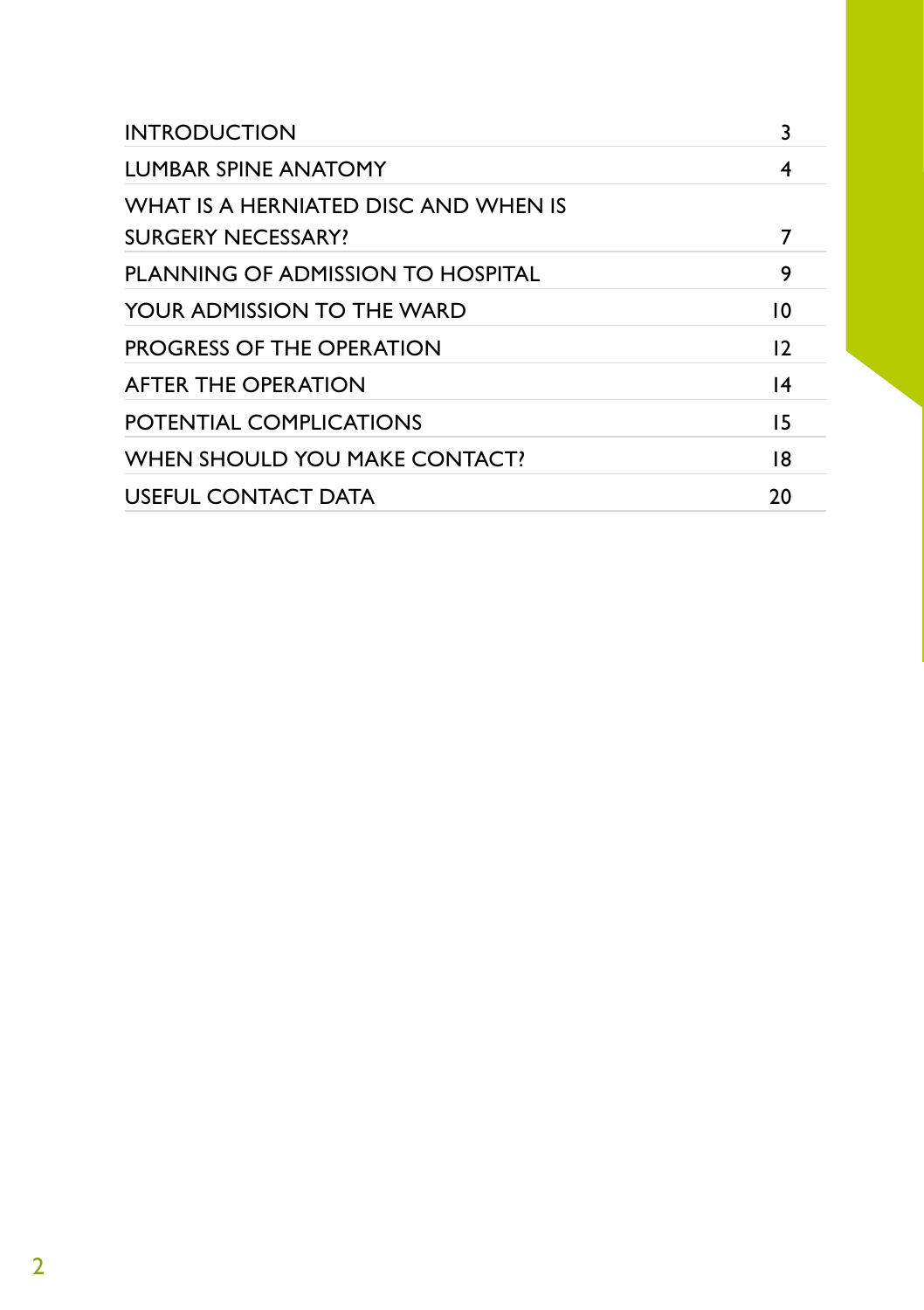You are set to undergo surgery on the lower back to remove a herniated lumbar disc. This brochure provides further information on the nature of the disorder, the purpose of the operation and the operation itself. It also includes an overview of the admission procedure and areas requiring specific attention once you are discharged from hospital. Finally, it includes a number of useful contact data you can refer to after you have been discharged from hospital.

The main areas that require attention during the first few days and weeks after the operation are included in the brochure entitled 'Lumbar spinal surgery: posture and movement discipline', which you should receive when you are admitted to hospital. If not, feel free to ask for one.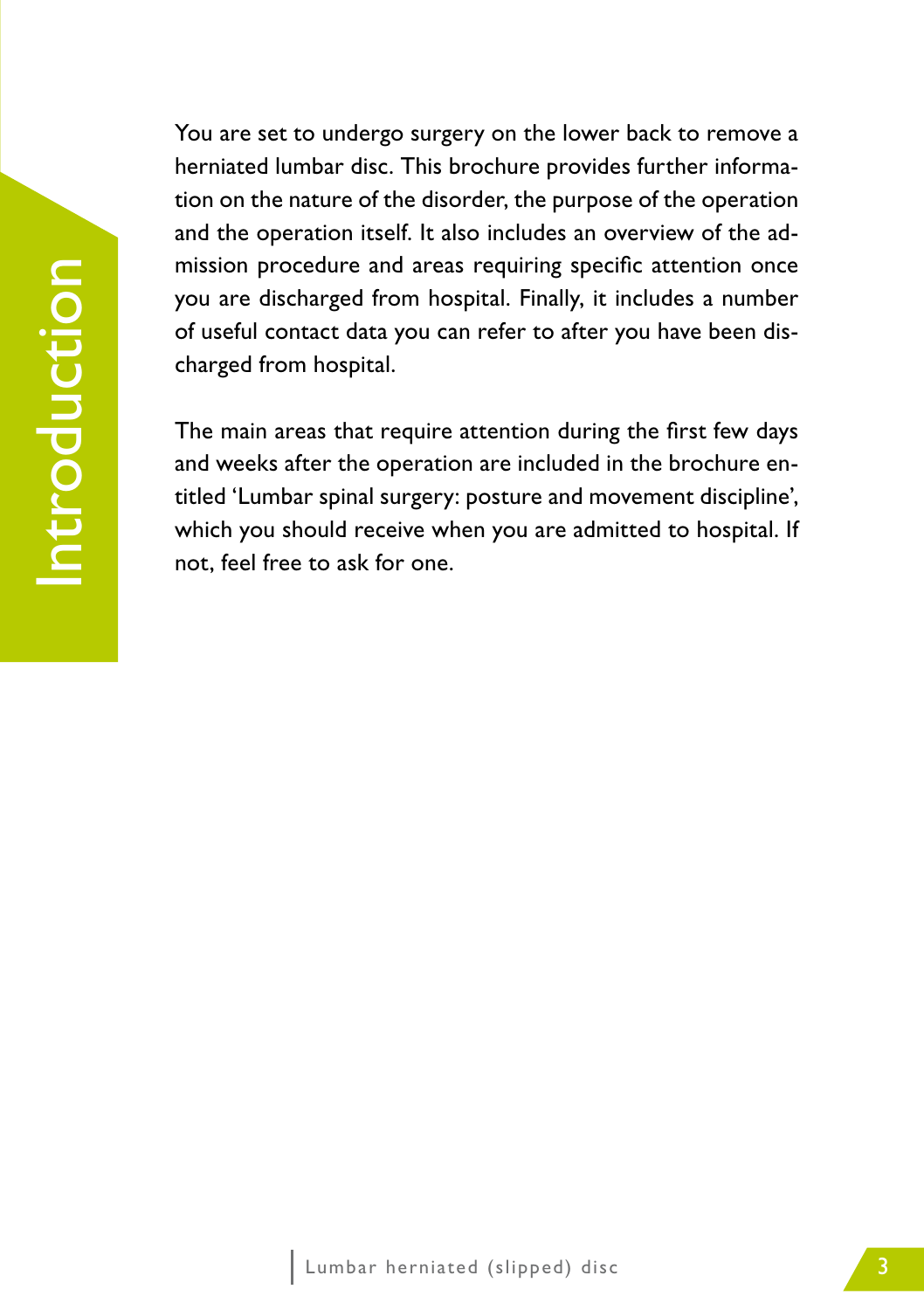### LUMBAR SPINE ANATOMY

The spine is made up of individual vertebrae. Going from top to bottom there are seven cervical or neck vertebrae, twelve thoracic or chest vertebrae, and five lumbar vertebrae. The sacrum is located below the lumbar vertebrae and below that the coccyx (see illustration below). The lumbar spine is also referred to as the lower back.



Side and rear view of the spine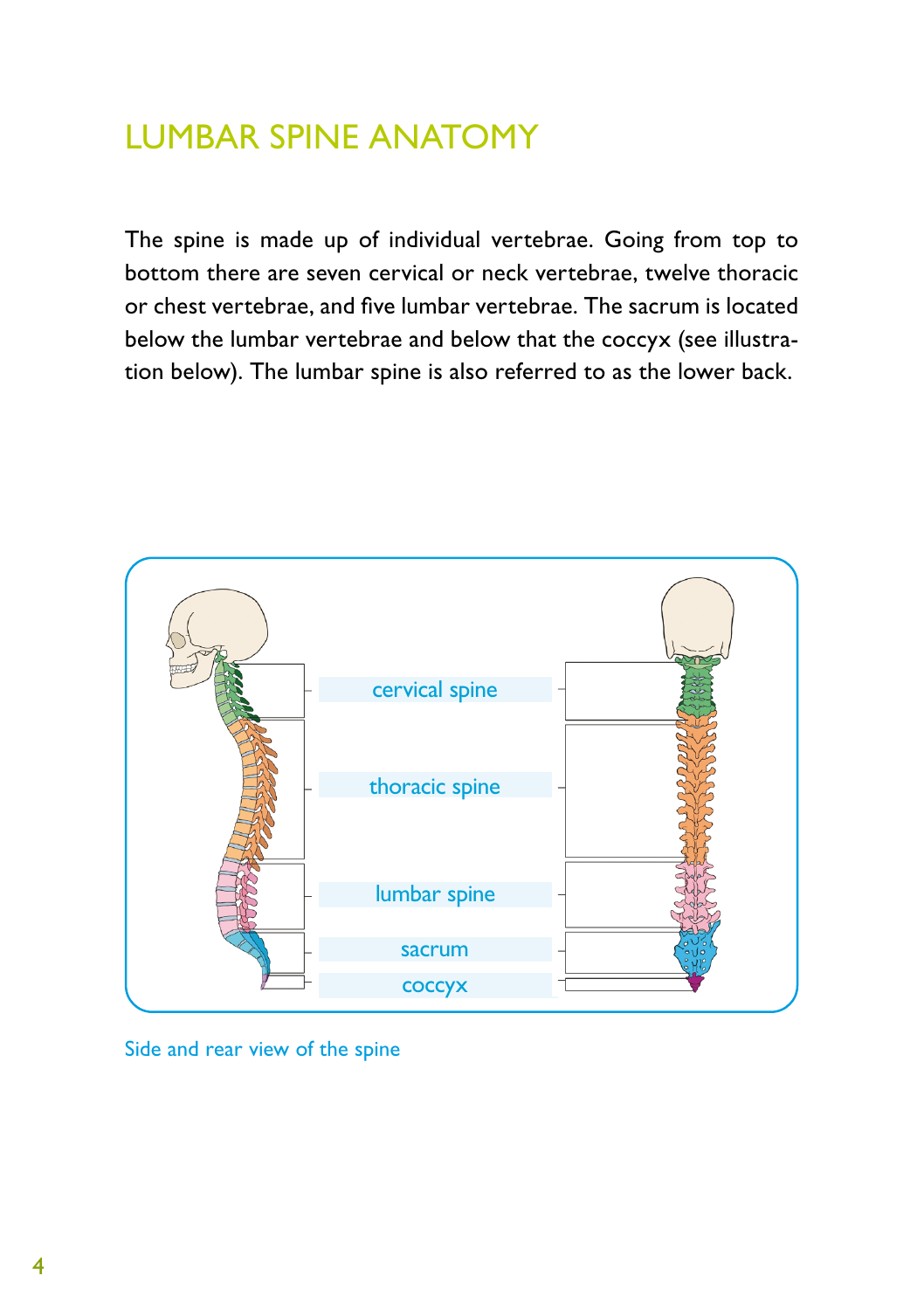A **lumbar vertebra** consists of a vertebra body and a vertebra arch. The vertebral arch has two **transverse processes**, four joint surfaces that make contact with the adjacent vertebrae and a spinous process that can be felt through the skin at the back. Together the vertebral body and vertebral arch enclose a circle shaped opening (see illustration below). Stacked together the vertebrae thus create a channel: the **spinal canal**.



Top view (left) and side view (right) of a lumbar vertebra

The **cauda equina** (so-called horse's tail), a bundle of spinal nerves running down from the spinal cord, is located in this canal at the level of the lower lumbar spine.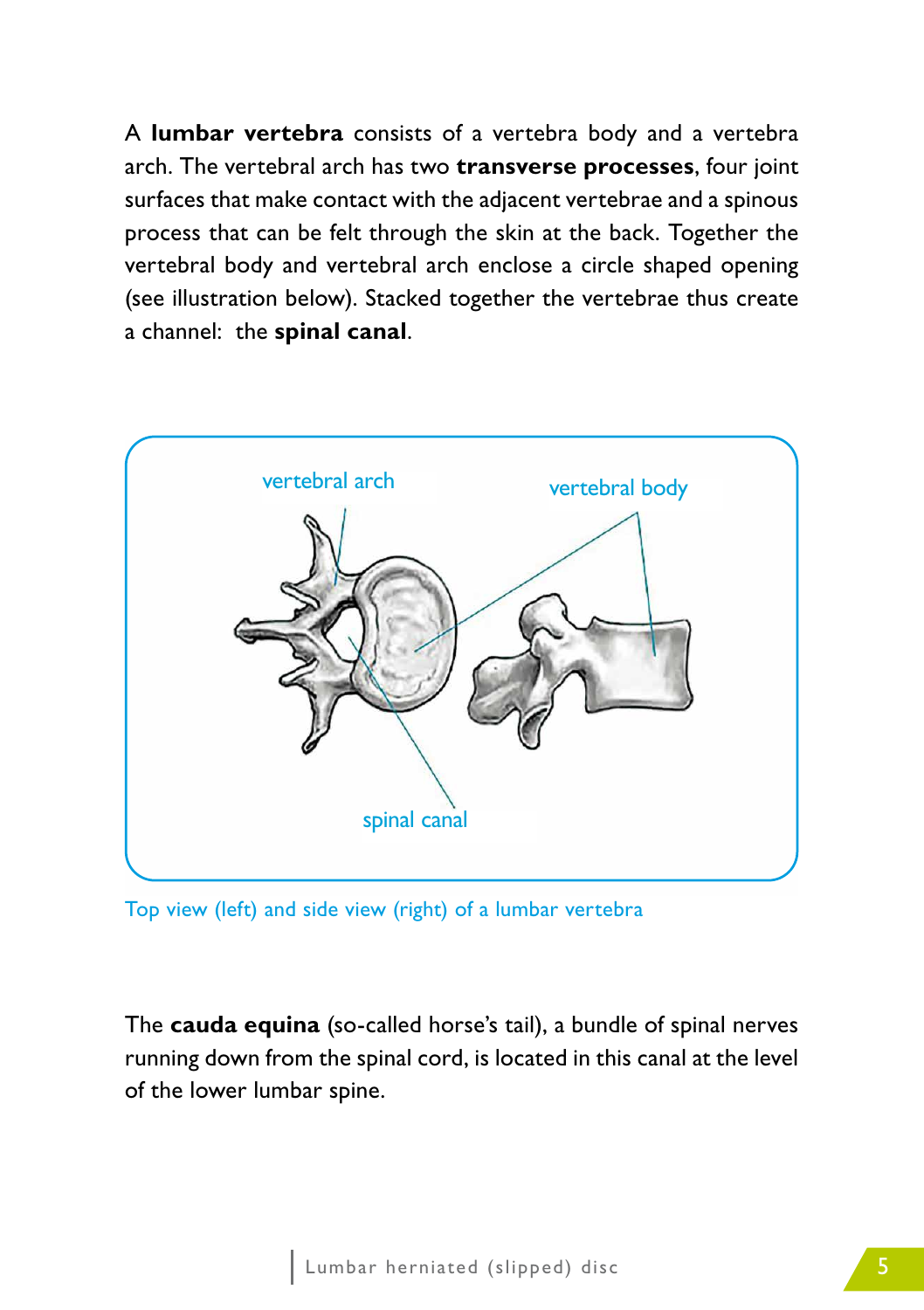Below the vertebral arch on each vertebra a nerve root protrudes on both sides (see illustration below). Intervertebral discs between adjacent vertebrae act as a shock absorber and joint. **Intervertebral discs** consist of a tough fibrous cartilage exterior (annulus fibrosus) and a soft, gel like core (nucleus pulposus).



Cauda equina and protruding nerves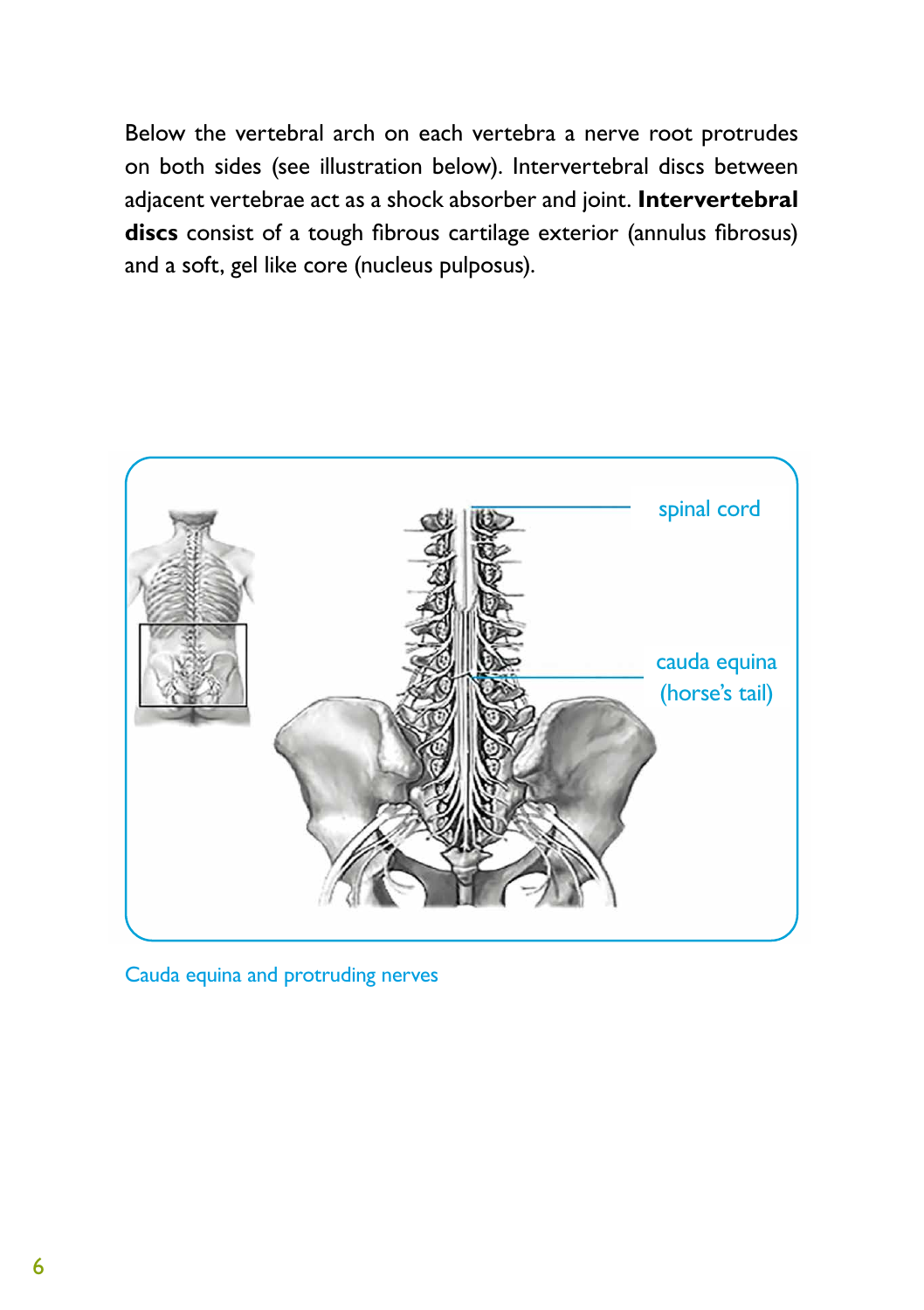### WHAT IS A HERNIATED DISC AND WHEN IS SURGERY NECESSARY?

Because man walks upright the entire weight of the torso is supported by the lumbar vertebrae and the transition from the lumbar spine to the sacrum. The intervertebral discs in the lower back are consequently subject to a considerable mechanical load. The lower lumbar intervertebral discs are consequently most affected by wear and tear, i.e. sooner or later everyone will suffer some form of degeneration or deterioration in that part of the back. This process of wear and tear, which is usually age related, sometimes leads to a tear in the cartilage (annulus fibrosus) at the back of the intervertebral disc, resulting in protrusion of the soft core material (nucleus pulposus). This protruding soft core is referred to as a herniated disc.

Because a herniated disc often occurs near a protruding nerve root it can in some cases put pressure on the nerve root in question. This is referred to as nerve root or radicular compression, which can cause radiating nerve pain (sciatica). It is an intense pain radiating from the back to the leg at the side of the herniated disc, which often coincides with back pain and is referred to as lumboischialgia.

#### **Other possible symptoms of nerve root compression :**

- $\lambda$  numbness in a specific part of the leg
- $\chi$  loss of strength (e.g. in the muscles that control lifting of the foot)
- $\lambda$  in severe cases problems urinating or passing stools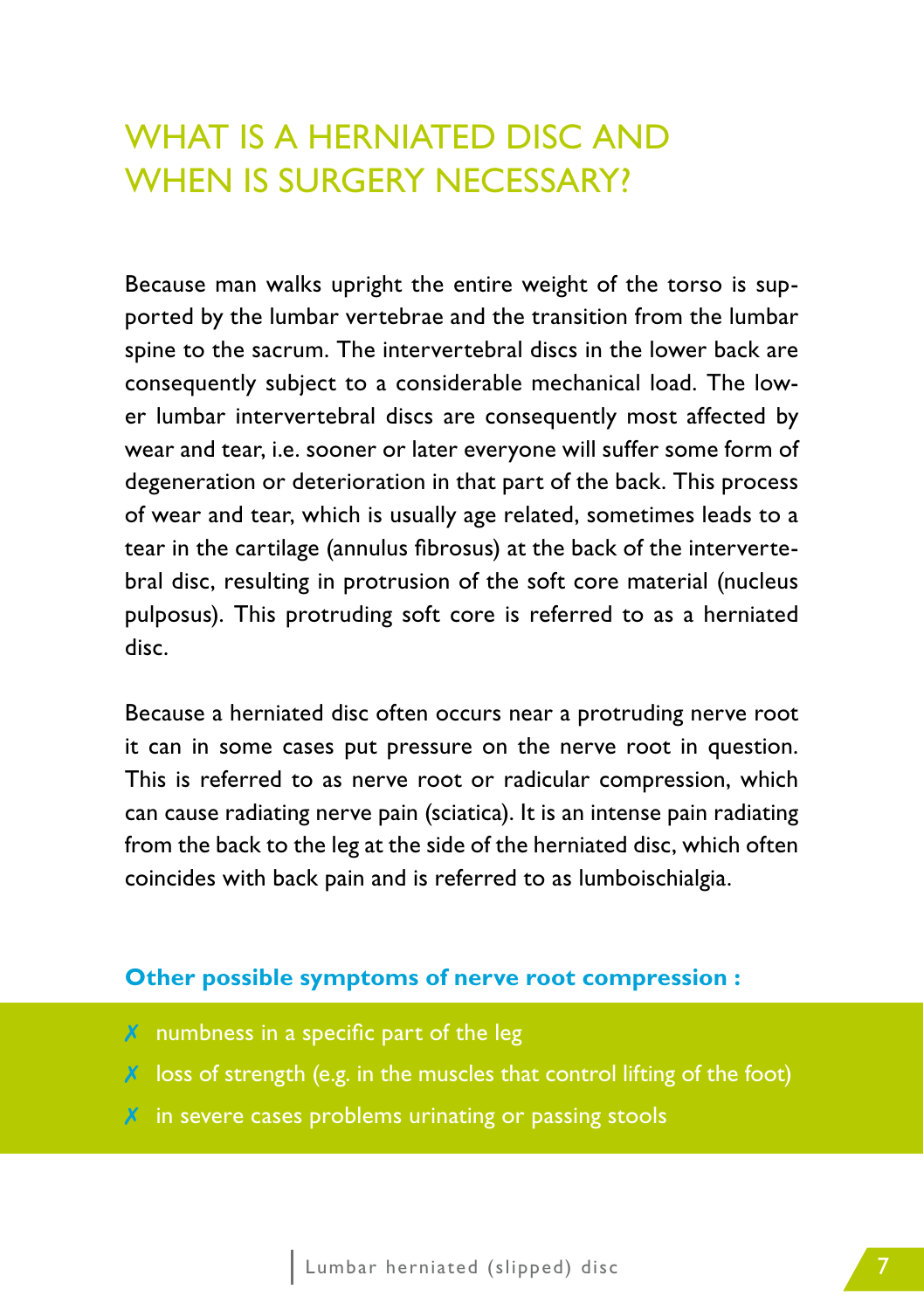Severe loss of strength and problems urinating or passing stools are alarm signals that will usually lead to surgical intervention without delay. Fortunately, these symptoms only occur in a minority of patients.

If there are no symptoms that are cause for alarm, i.e. the problem is mainly pain related, the symptoms will usually disappear of their own accord after a few weeks. Nature solves the problem itself so to speak. The mechanics behind this are not yet fully understood. If the sciatica disappears of its own accord, a new scan will sometimes show that the herniated disc has contracted somewhat, although it often remains exactly the same. It is suspected, therefore, that the acute pain phase coincides with inflammation, which can subsequently clear up again. In any case doctors will initially propose a non-surgical solution, examples of which include (temporary) adjustment of day to day activities, painkillers or physiotherapy. If the pain is too severe it may be decided to resort to an epidural infiltration procedure, during which an anaesthetic and cortisone are injected into the site of the nerve root. If the pain persists and doesn't improve after several weeks, surgery may be considered.

Studies have shown that in the long term (one or two years after the onset of the symptoms) patients with a herniated disc who did not have surgery experience the same level of pain reduction as patients who did have surgery. However, some patients, who initially did not have an operation, will have one eventually because of long term incapacitating pain or intolerance to medication. Ultimately you will make the final decision regarding surgery in consultation with your surgeon.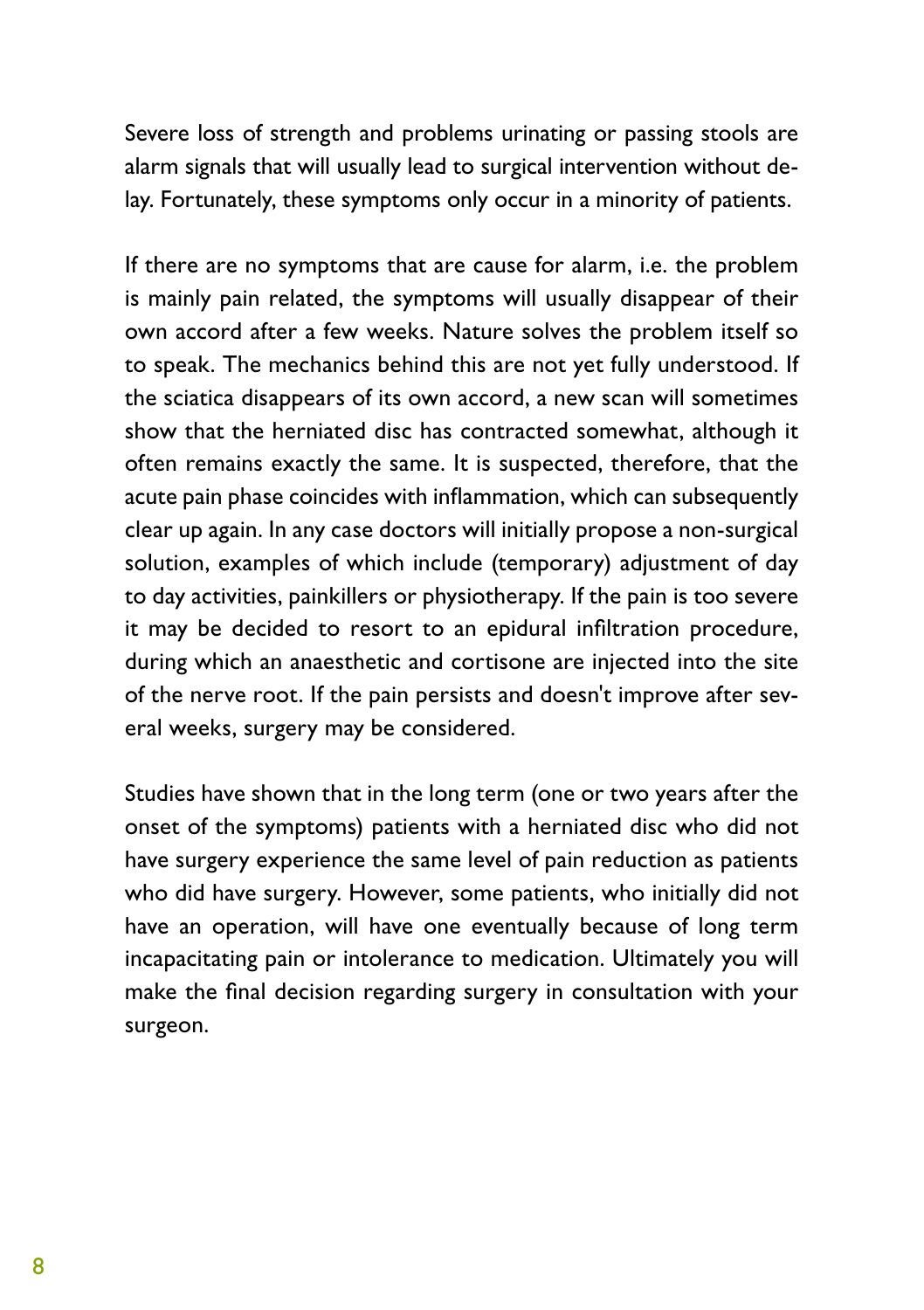### PLANNING OF ADMISSION TO HOSPITAL

If a decision is made to proceed with an operation to treat the herniated lumbar disc, you will be referred to the anaesthesia unit for a preoperative examination. You will have to complete a questionnaire in preparation for this consultation, which relates to potential allergies and other disorders, your lifestyle and previous operations you may have had. It would be useful to take a summary of any medication you are taking and results of recent blood, heart or lung examinations to the consultation so that the anaesthetist can check them. Finally, if you have a blood group card, you should also take that with you. It is important that you visit the anaesthesia unit before your admission to ensure that this process runs as smoothly as possible.

During the consultation the doctor will run through the questionnaire with you. Your general health will be checked; the type of anaesthesia and pain management, and any potential risks, will be discussed with you. The doctor will also tell you which medication you can or cannot take prior to the operation.

If necessary additional examinations may be carried out. If they cannot be done immediately, you will be given an appointment for them.

Once the anaesthetist gives their approval your admission date will be confirmed, usually in writing.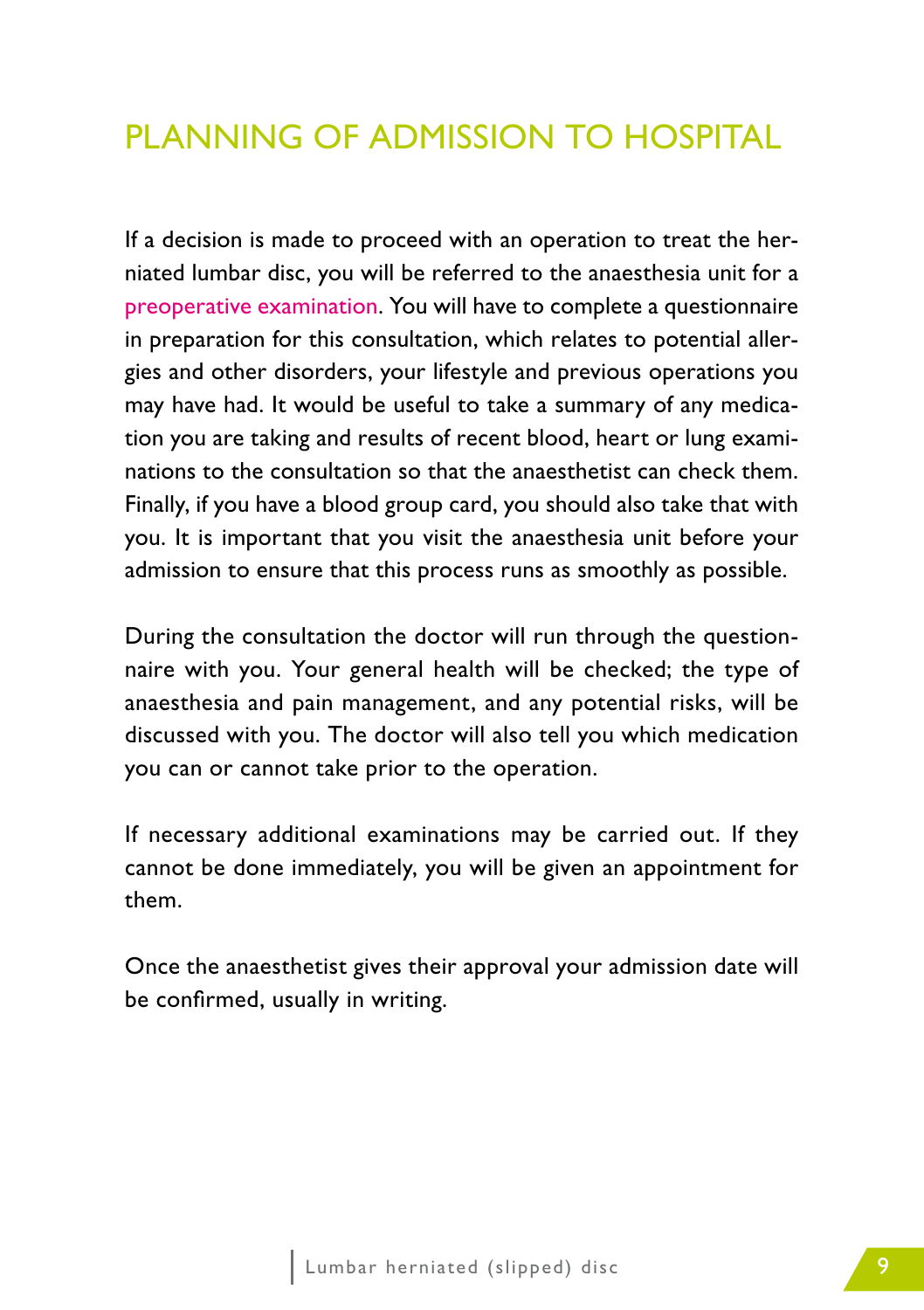### YOUR ADMISSION TO THE WARD

Usually you will be admitted to the ward in the afternoon on the day before, or on the morning of the operation.

We would ask that you only bring essential items to the hospital because storage space is at a premium on the ward. Valuable items should be left at home.

#### **It is advisable to bring the following:**

- $\mathbb V$  Any medication you are currently taking in its original packaging, which the nursing staff will look after on your behalf.
- $\mathcal V$  Comfortable clothing allowing free movement during exercises on the ward and to go home in.
- $\mathscr V$  Nightwear, dressing gown
- $\vee$  Sturdy, enclosed slippers or sports shoes
- $\vee$  Toiletries, towels and face cloths
- ✔ Razor
- $\mathscr V$  Books and/or magazines
- $\vee$  Loose change, for example, to buy magazines
- $\vee$  Charger for your mobile phone
- $\vee$  Insurance certificate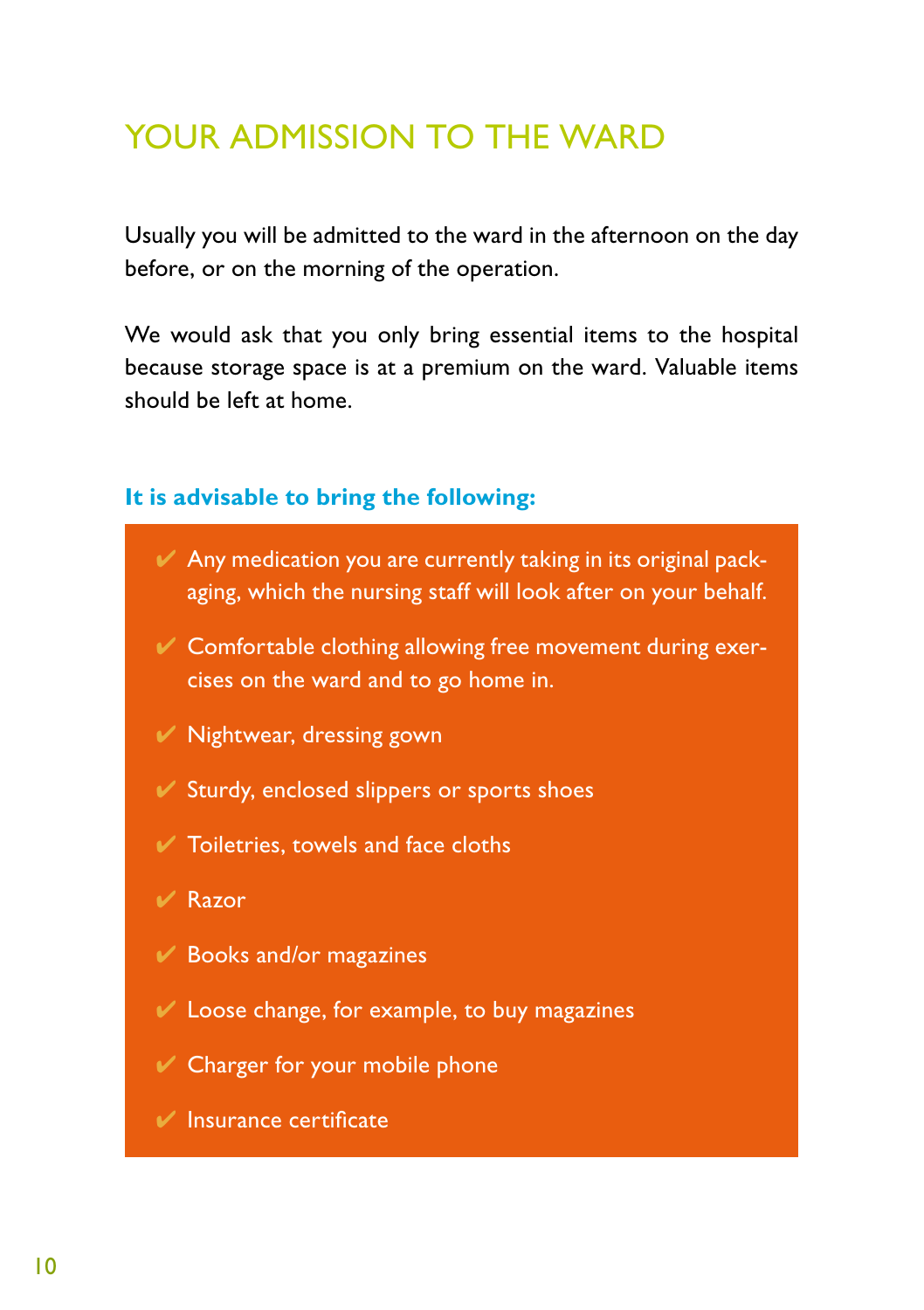#### **Preparation for the operation:**

- $\vee$  The hair on your back will be shaved by the nurse on the ward or in the operating theatre. Your skin has to be as smooth as possible to ensure that it is properly disinfected before the operation. You must not shave these parts of your body yourself.
- $\checkmark$  Shower before the operation using ordinary soap. The nurse will be able to assist you.
- $\vee$  The following drinks are ok up to 2 hours before the operation:
	- o water
	- o smooth fruit juice
	- o carbohydrate drinks
	- o carbonated drinks
	- o tea or black coffee
- $\checkmark$  Six hours before the operation you must stop taking in any solid foods or drinks other than those mentioned above. Ask the nurse or ward doctor when the operation should normally start in order to avoid it having to be postponed.

#### **Before the operation:**

- $\vee$  Remove jewellery, glasses, contact lenses, make-up, dentures, hearing aids, piercings and, where applicable, a wig, place them in the cabinet in your room and give the key to the nurse.
- $\vee$  You will be given a hospital gown.
- $\vee$  The nurse will check that you have an identification tag around your wrist.
- $\vee$  The nurse will tell you which medication you can still take before the operation (with a sip of water).
- $\vee$  You will then be taken to the operating theatre.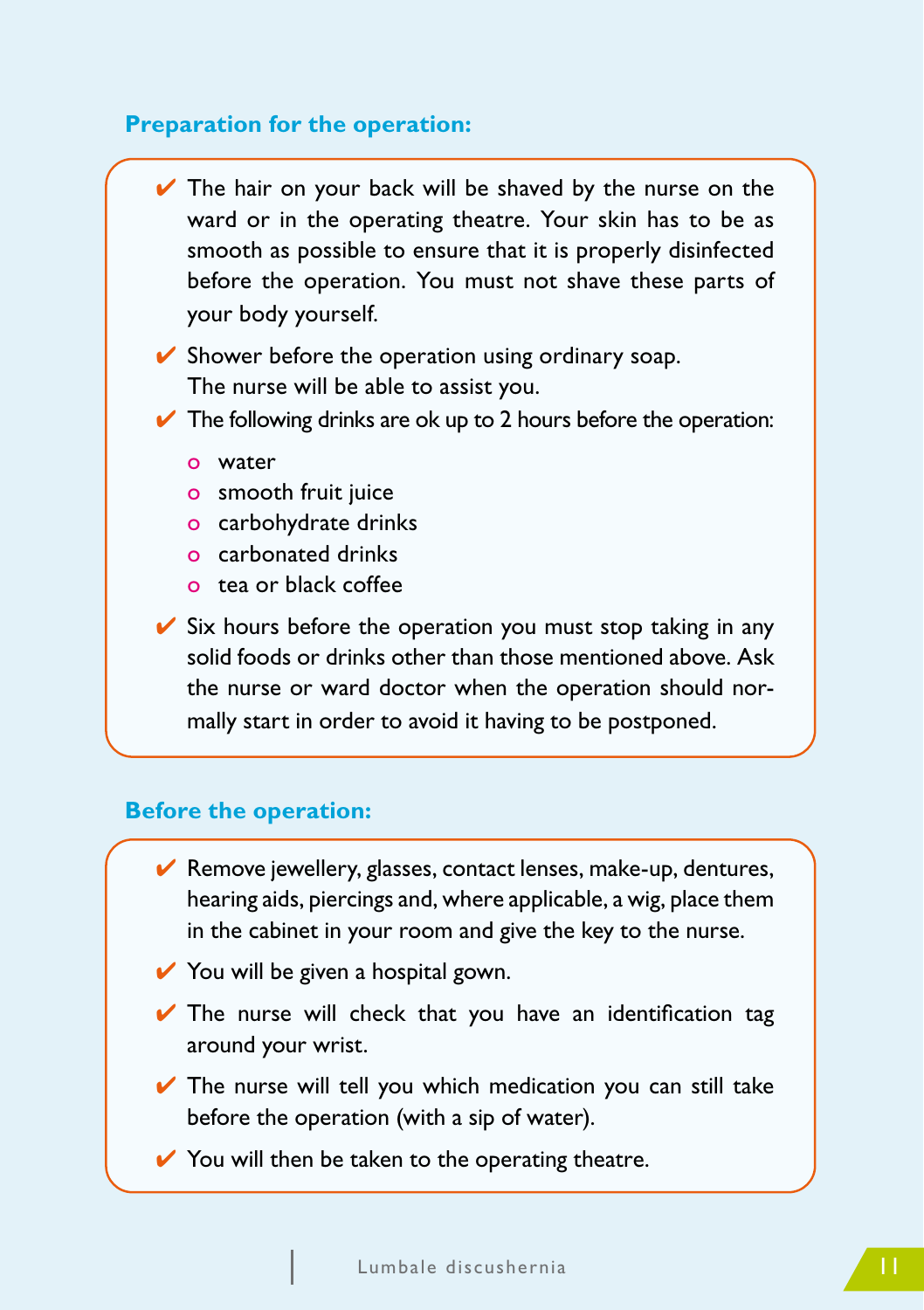### PROGRESS OF THE OPERATION

The purpose of the operation is to remove the herniated disc in order to release the nerve root.

Once you have been taken to the operating theatre the anaesthetist will put you under general anaesthetic.

Preventive antibiotics are always administered for a herniated disc operation.

Once under general anaesthetic, you will be turned over and placed on a knee bench so that you are supported by your ribcage and knees throughout the operation, allowing the surgeon to operate on your lower back. The surgeon will then use radioscopy to identify the correct intervertebral disc level and mark the skin on your back accordingly. Your back will then be disinfected and sterile covers applied. The surgeon will make an incision in the skin on the midline between the upper and lower vertebral arch to gain access to the spinal canal. Using optical enlargement a small section of the spinal canal will be opened up to enable the surgeon to identify and pull the nerve root slightly to the middle. This will reveal the herniated disc, which will then be removed using small surgical tongs. In a traditional microdiscectomy, as described above, there is no need to insert some form of replacement for the removed intervertebral disc. The spinal canal has sufficient stabilising elements already.

When all the pieces of the hernia have been removed and the nerve root has been completely freed again, the wound will be reattached layer by layer. Sometimes a wound drain may be inserted. This is a thin tube connected to a Redon bottle, which collects any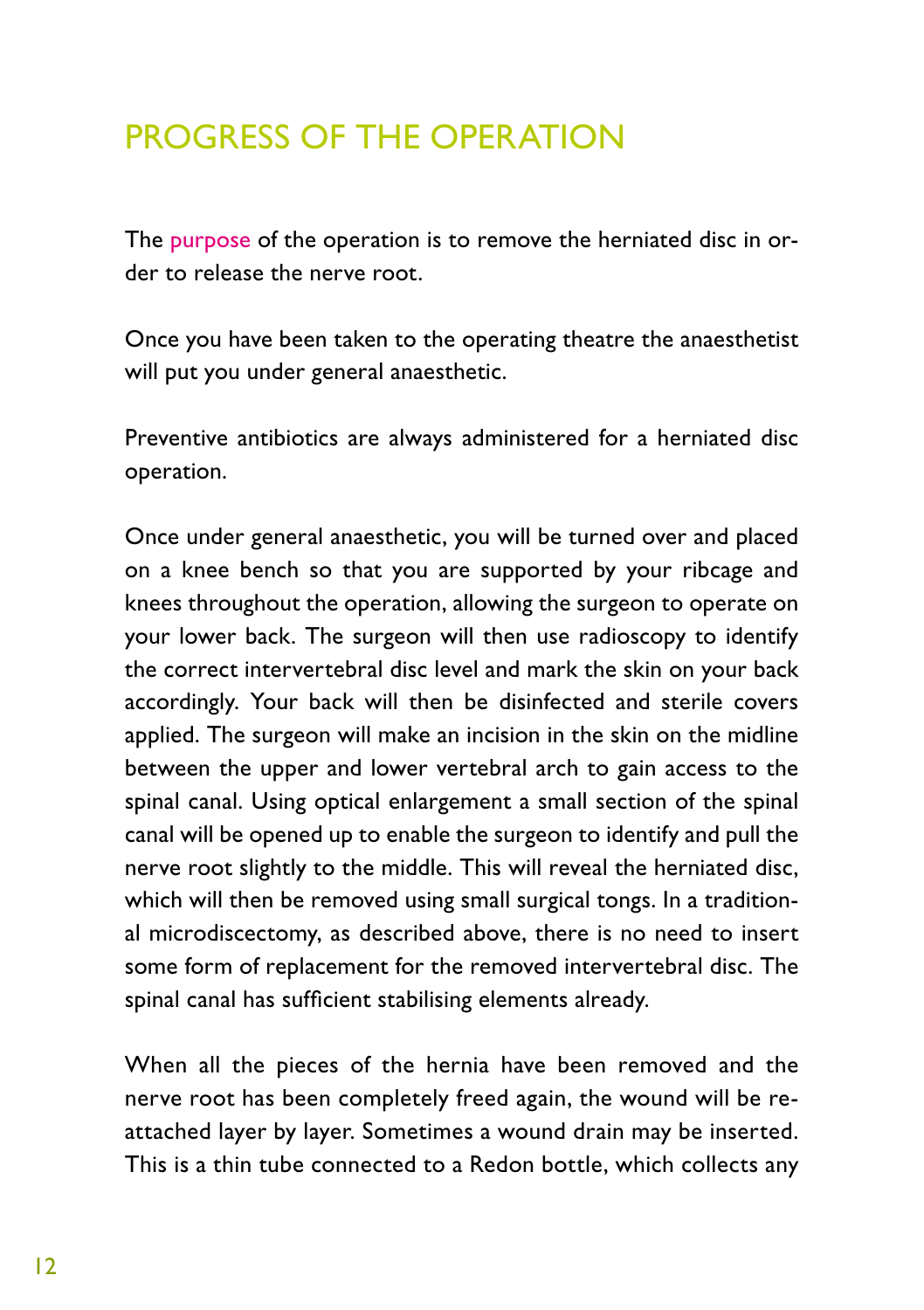

surplus blood or secretions from the wound once the skin has been re-attached.

After the operation the anaesthetist will wake you up and you will be taken to the recovery room (PAZA or post-anaesthesia care unit).

> Up to 90% of patients experience excellent results following a microdiscectomy, i.e. the radiating pain in the leg disappears. In many cases the sciatica has completely gone following the operation, in other cases the pain will disappear during the first few days or weeks.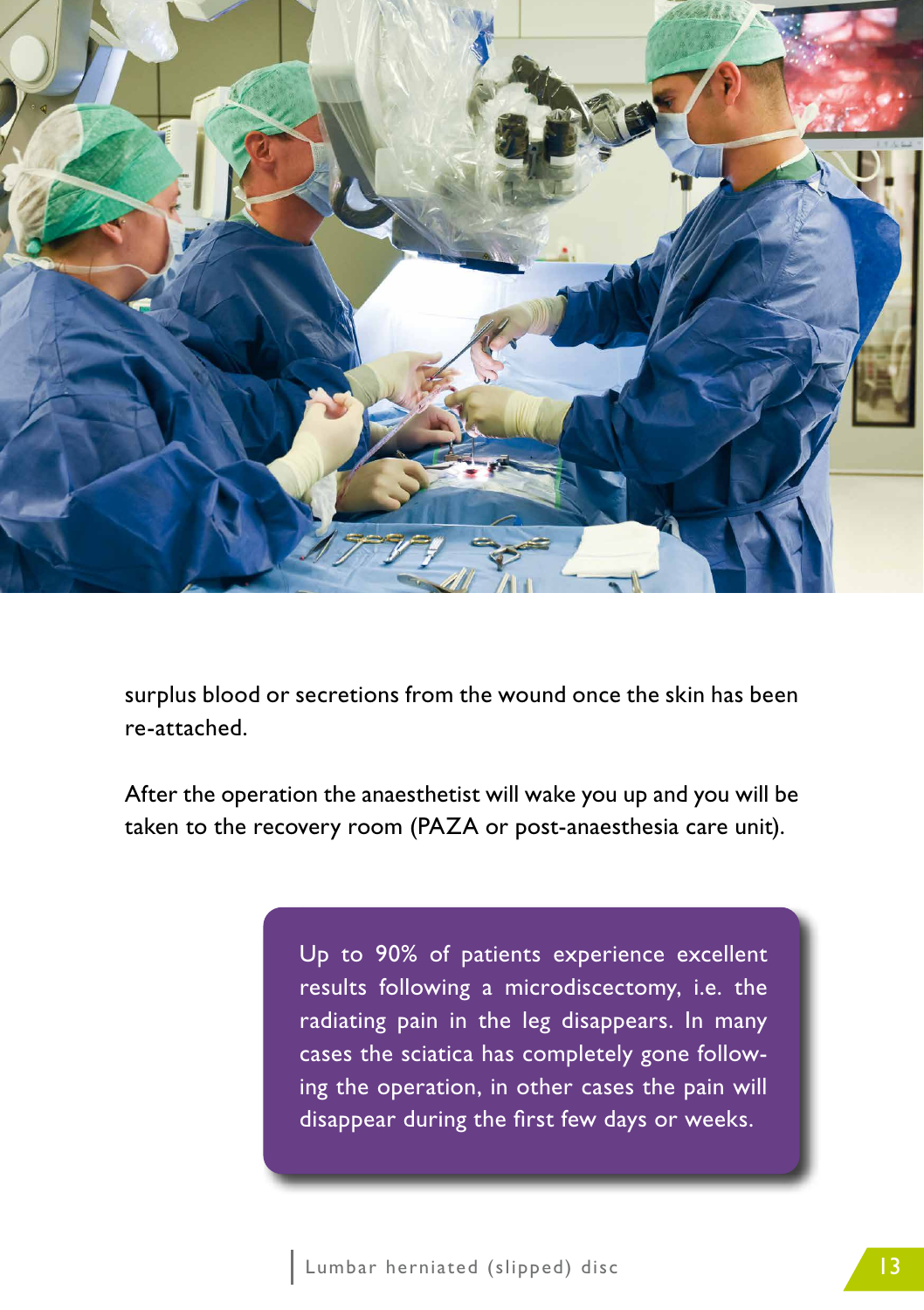# AFTER THE OPERATION

After the operation you will be kept in the recovery room (PAZA or post-anaesthesia care unit) for observation and subsequently taken back to the ward.

Pain management is very important for your recovery. We would ask that during your admission you tell us if you are in pain or suffering persistent pain despite having been given painkillers. Correct pain management reduces the risk of complications and ensures a smoother recovery process.

In most cases you will be able to sit up again immediately after the operation and be allowed to move around quite quickly. The first time you will be supervised by a nurse or physiotherapist, who will also give you instructions on how to move correctly during the first few weeks after the operation.

If a wound drain was inserted, it will be removed one or two days after the operation upon advice from the surgeon.

Usually a 40 mg Clexane® injection will be administered once a day after the operation. This medication protects against thrombosis (DVT), i.e. blood clots in the leg.

Providing there are no complications, you will usually be allowed to go home the first or second day after the operation. Obviously, this will vary depending on the speed of your recovery after the operation. In most cases the leg pain will disappear quite quickly after surgery. The impact of an operation on back pain, however, is more difficult to predict. Back pain may be alleviated after the operation, but it may also still be there or, in rare cases, actually get worse.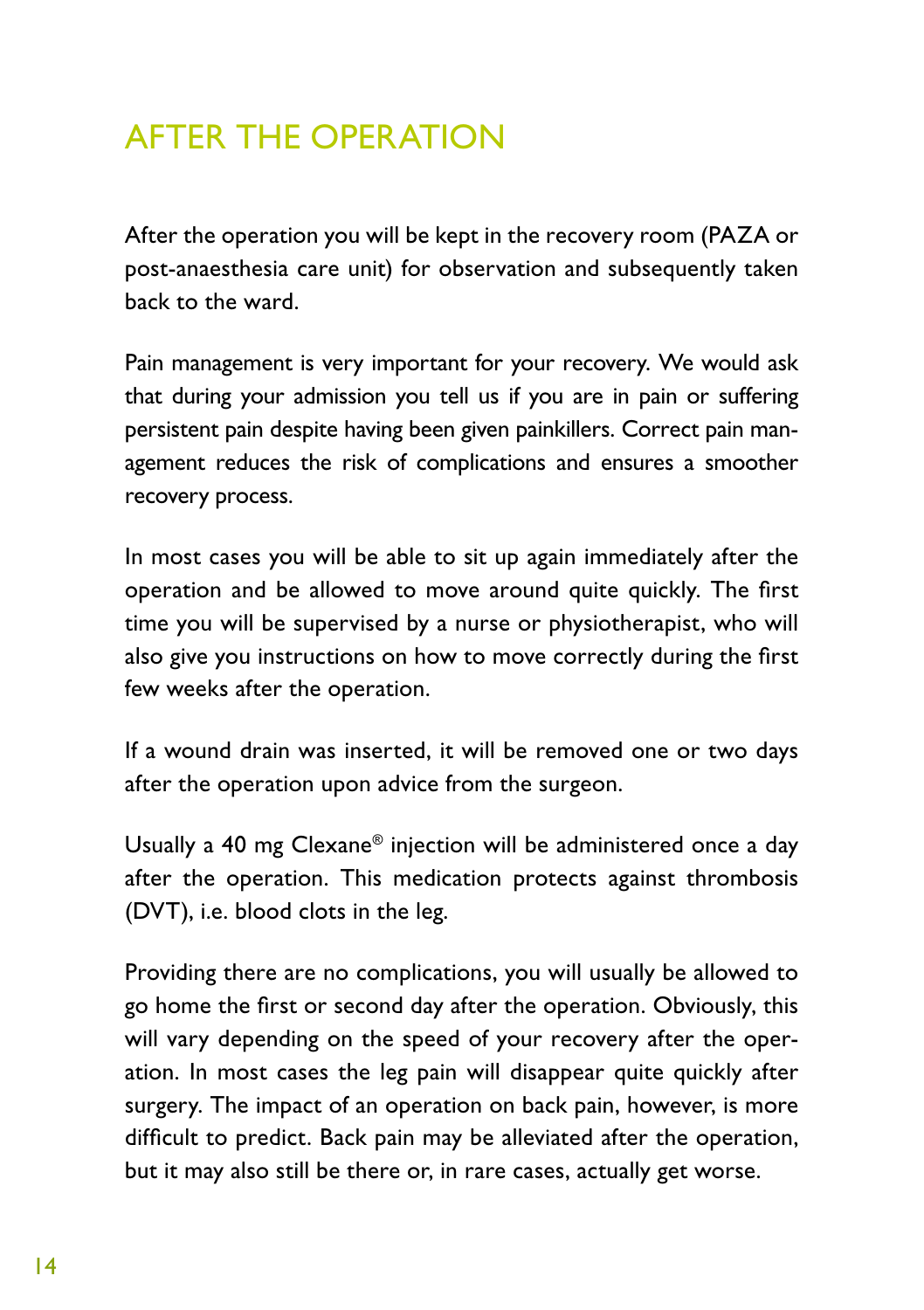**When you are discharged from hospital the ward doctor will provide you with the following:** 

- ✪ A letter for your GP containing a brief, preliminary report of the operation and your stay in hospital.
- ✪ A letter addressed to you detailing any medication you may have to take (e.g. painkillers). If you also have to take other medication we will provide you with a small amount of this medication so you don't have to go to the pharmacy on the day you are discharged. If necessary we will give you a prescription for the pharmacy.
- ✪ A letter detailing your check-up appointment with the surgeon who treated you. This usually happens about four to six weeks after your discharge from hospital. Following on from this check-up a consultation may be arranged with the doctor at the physical medicine and rehabilitation unit, to help determine the most appropriate rehabilitation programme after the operation. Depending on a number of variables, a period of 4 to 6 weeks of incapacity for work will be prescribed.
- ✪ A brochure entitled 'Lumbar spinal surgery: posture and movement discipline' ('Lumbale wervelkolomchirurgie: bewegings- en houdingsdiscipline').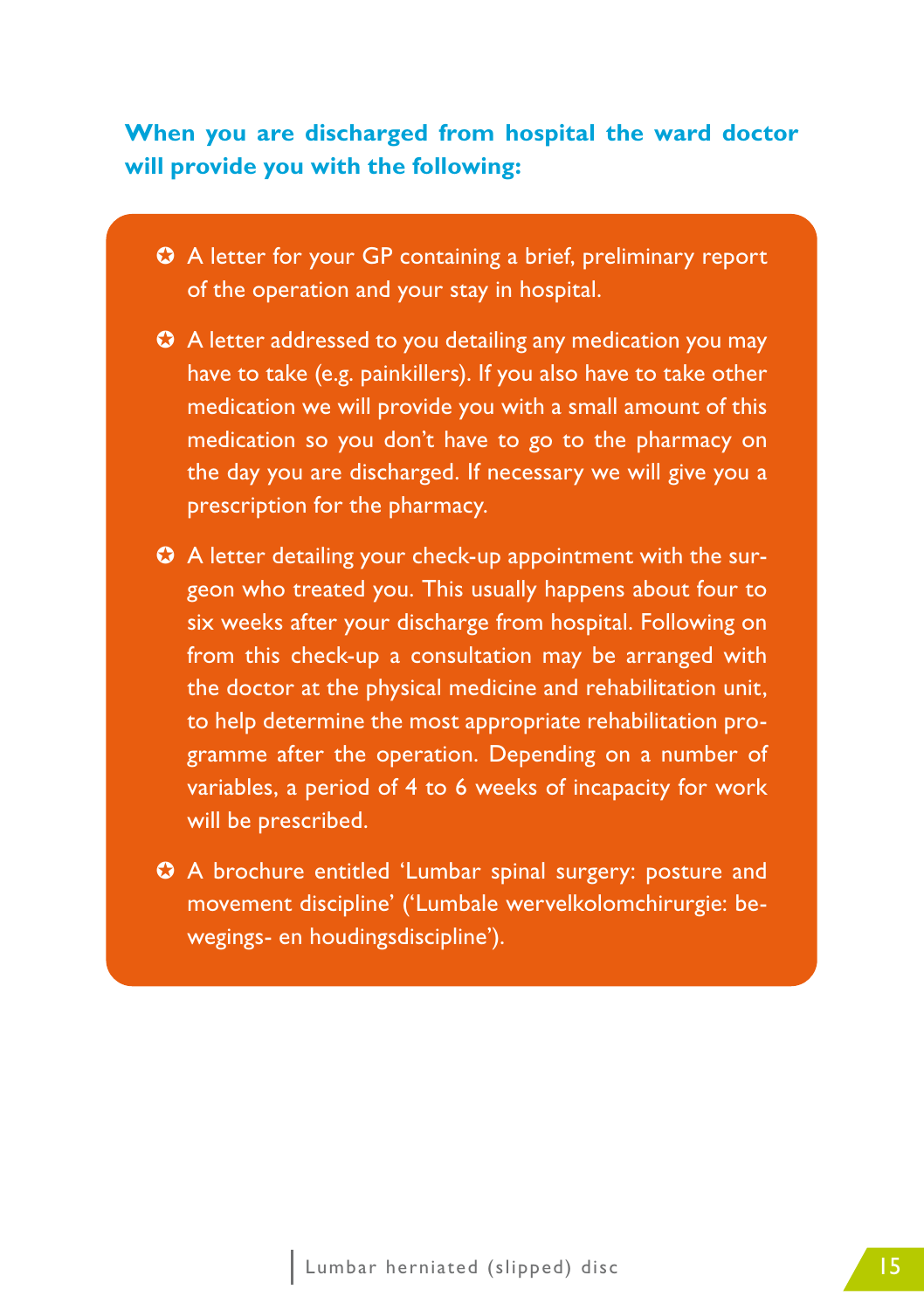### POTENTIAL COMPLICATIONS

Surgery on a herniated disc is quite common and in most cases proceeds without any complications. The following is a summary of the main discomforts and complications that might occur. This brochure is not intended to provide a full summary of any possible (rare) complications.

### **NERVE DAMAGE**

Because the operation is conducted near the nerves in the spinal canal, patients sometimes fear it may result in paralysis. However, the risk of nerve damage is very small (< 1%). If it does happen, it might result in a specific muscle losing some of its strength.

### **INFECTION**

An infection at the operating site, particularly at the site of the intervertebral disc, is also rare (< 1%). If an infection does occur antibiotics will have to be administered long term. A further operation is rarely required. A single dose of antibiotics is, therefore, administered as a preventive measure with surgery on a herniated disc.

### **HAEMORRHAGING AFTER THE OPERATION**

Haemorrhaging at the operating site urgently requiring another operation is very rare.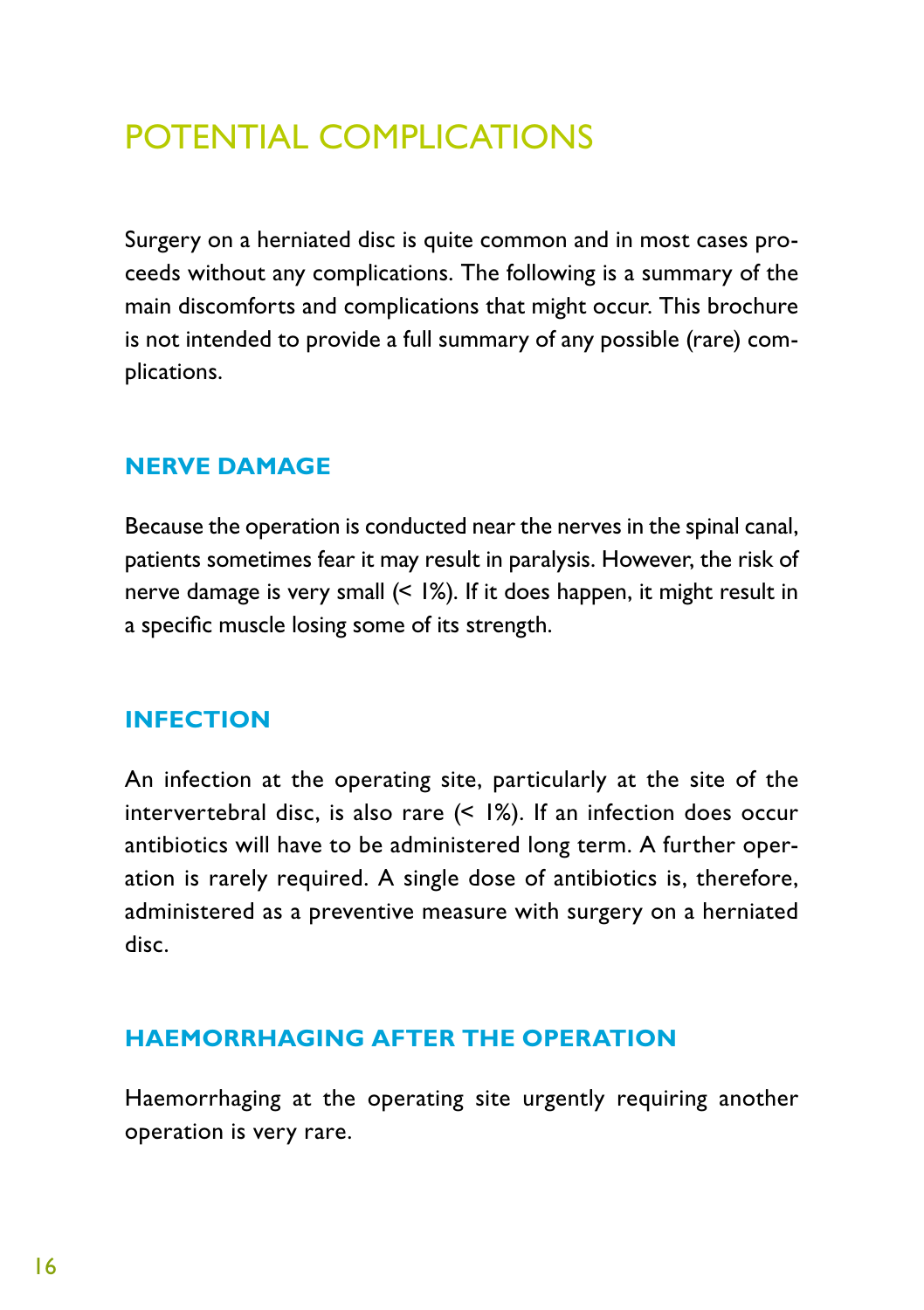#### **TORN MEMBRANES**

Sometimes a tear may occur in the membranes around the cauda equina or nerve root, resulting in cerebrospinal fluid leaking from the back into the operating site. A leak of this kind is immediately sealed during the operation. To prevent further leakage after the operation your surgeon will usually ask you to remain lying down for at least 24 hours. The risk of this kind of tear in a membrane is less than 5% with a first herniated disc operation. It is higher with a second or third herniated disc operation at the same vertebral level due to scarring and adhesions. Leakage of cerebrospinal fluid into the wound following an operation that requires another operation to seal the leak is very rare.

#### **RECURRENT DISC HERNIATION**

There is a risk of recurrent herniation at the same site even if the herniated disc has been removed completely. This is referred to as recurrent disc herniation, which occurs is approximately 5 to 10% of patients. Recurrent herniation may occur as soon as a few weeks after the operation, although in some patients it can be many years after the operation. The same treatment principles apply to a recurrent disc herniation as to a first herniated disc, i.e. in the event of symptoms causing alarm or permanent pain a new operation may be considered. If this problem occurs repeatedly, a more extensive operation may be conducted in some cases, during which the entire intervertebral disc is removed and the vertebrae in question are fused together. This is referred to as lumbar fusion surgery.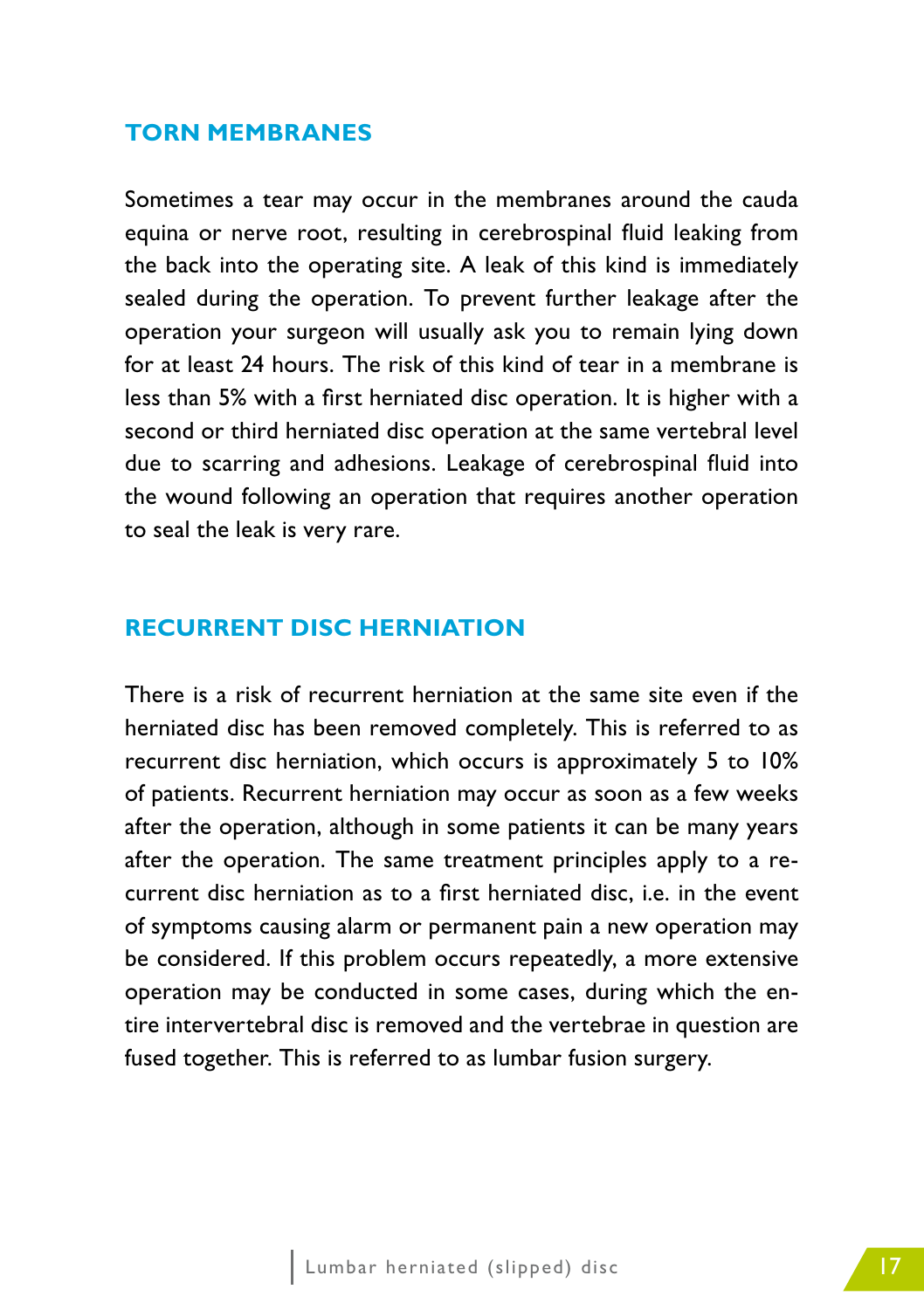# WHEN SHOULD YOU MAKE CONTACT?

As mentioned earlier in this brochure, serious complications are very rare.

### **However, you should contact the surgeon in the following instances:**



Obviously, you can always contact the nursing unit should you be worried for any other reason.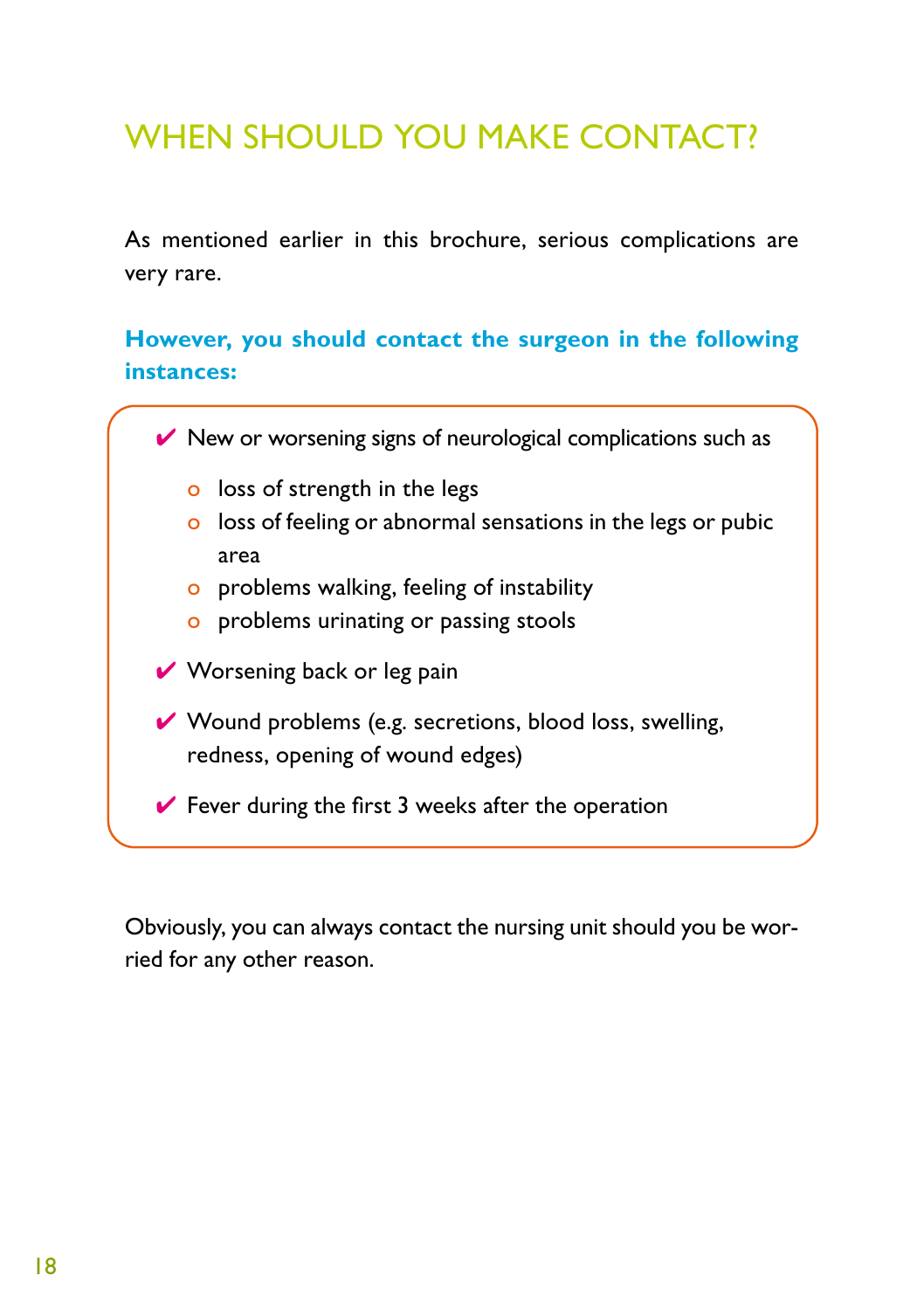The hospital has a 24/7 emergency service, which is manned even at night and at weekends and can be contacted concerning spinal problems. Or, in the event of acute problems, you can go directly to our A&E department. It is advisable to always contact your GP first, who can then refer you if necessary.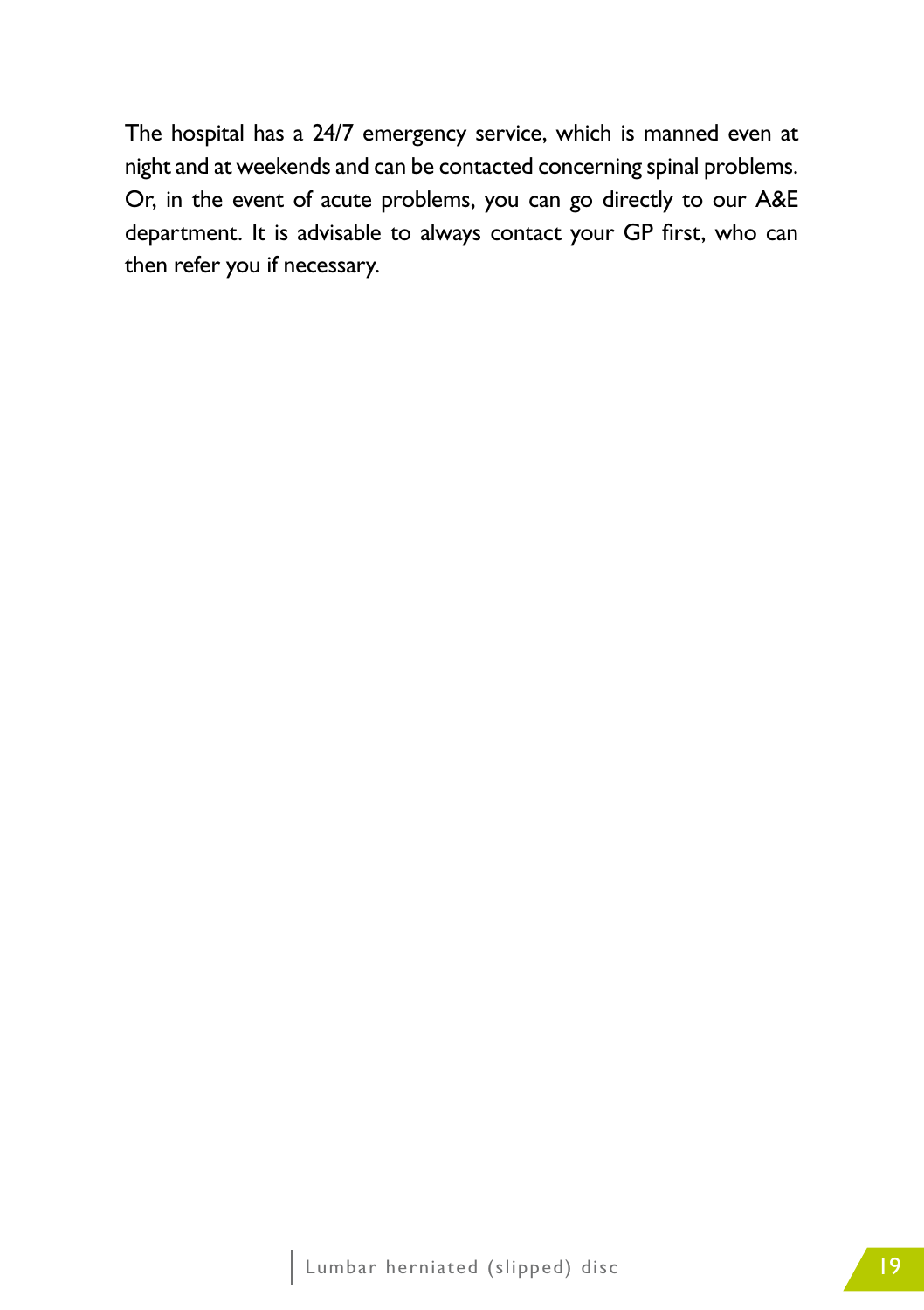# USEFUL CONTACT DATA

| Doctor on call for spinal problems<br>(via central switchboard) | tel. 016 33 22 11 |
|-----------------------------------------------------------------|-------------------|
| A&E UZ Leuven Gasthuisberg Campus                               | tel. 016 34 39 00 |
| Neurosurgery Department                                         | tel. 016 34 45 20 |
| <b>Orthopaedics Department</b>                                  | tel. 016 33 81 10 |
| Neurosurgery Secretariat                                        | tel. 016 34 42 90 |
| Orthopaedics Secretariat                                        | tel. 016 33 88 27 |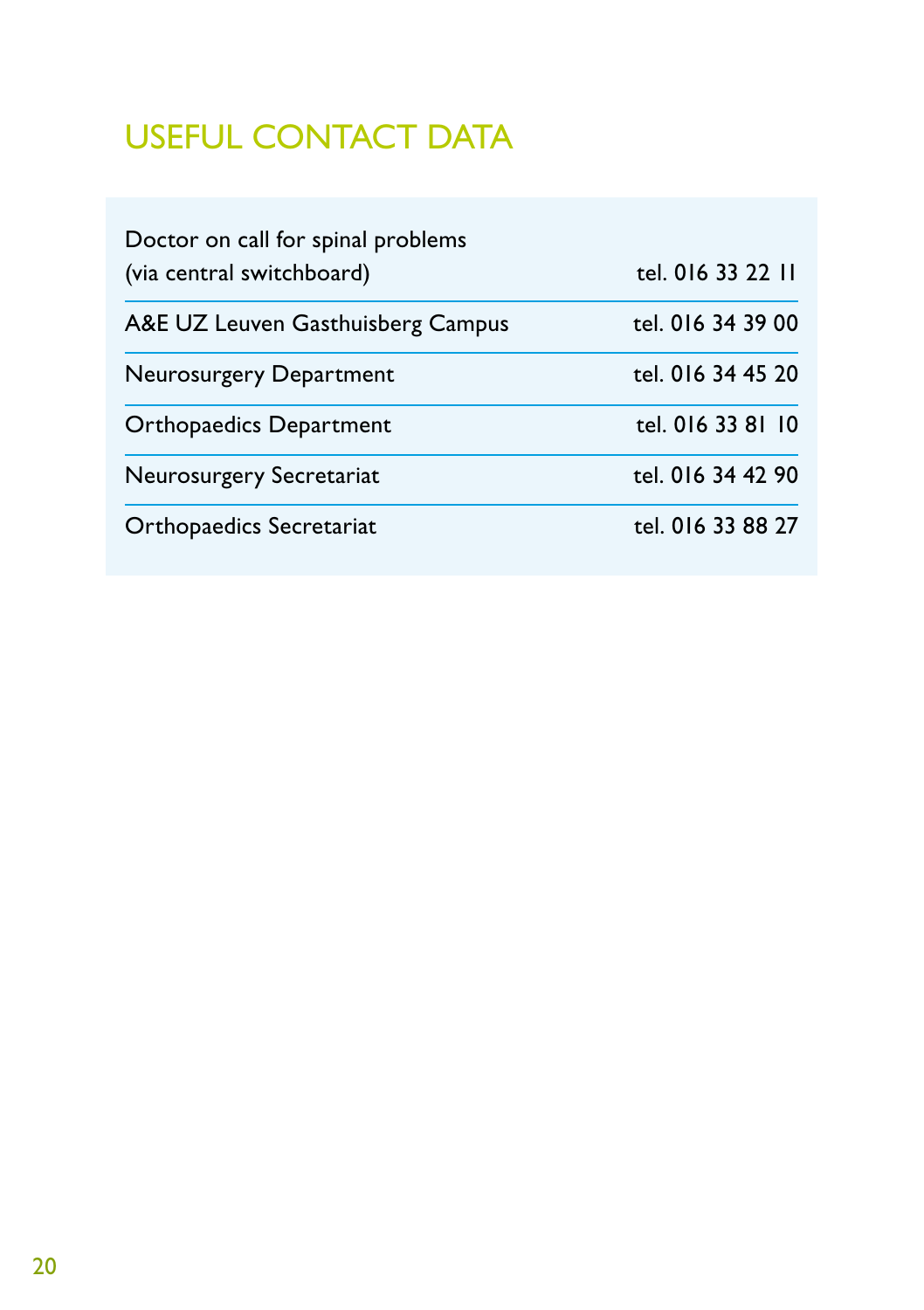### **NOTES**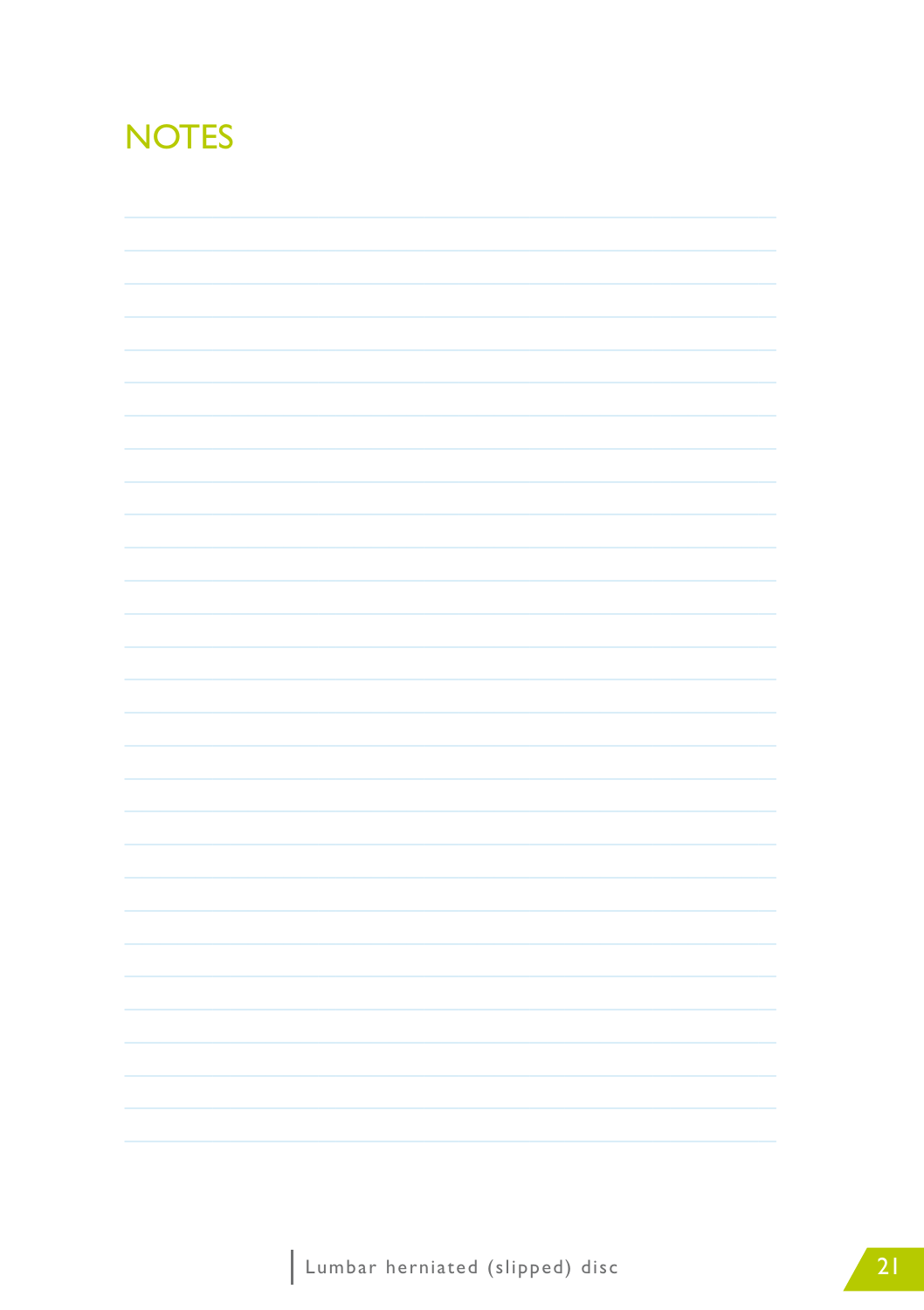### **NOTES**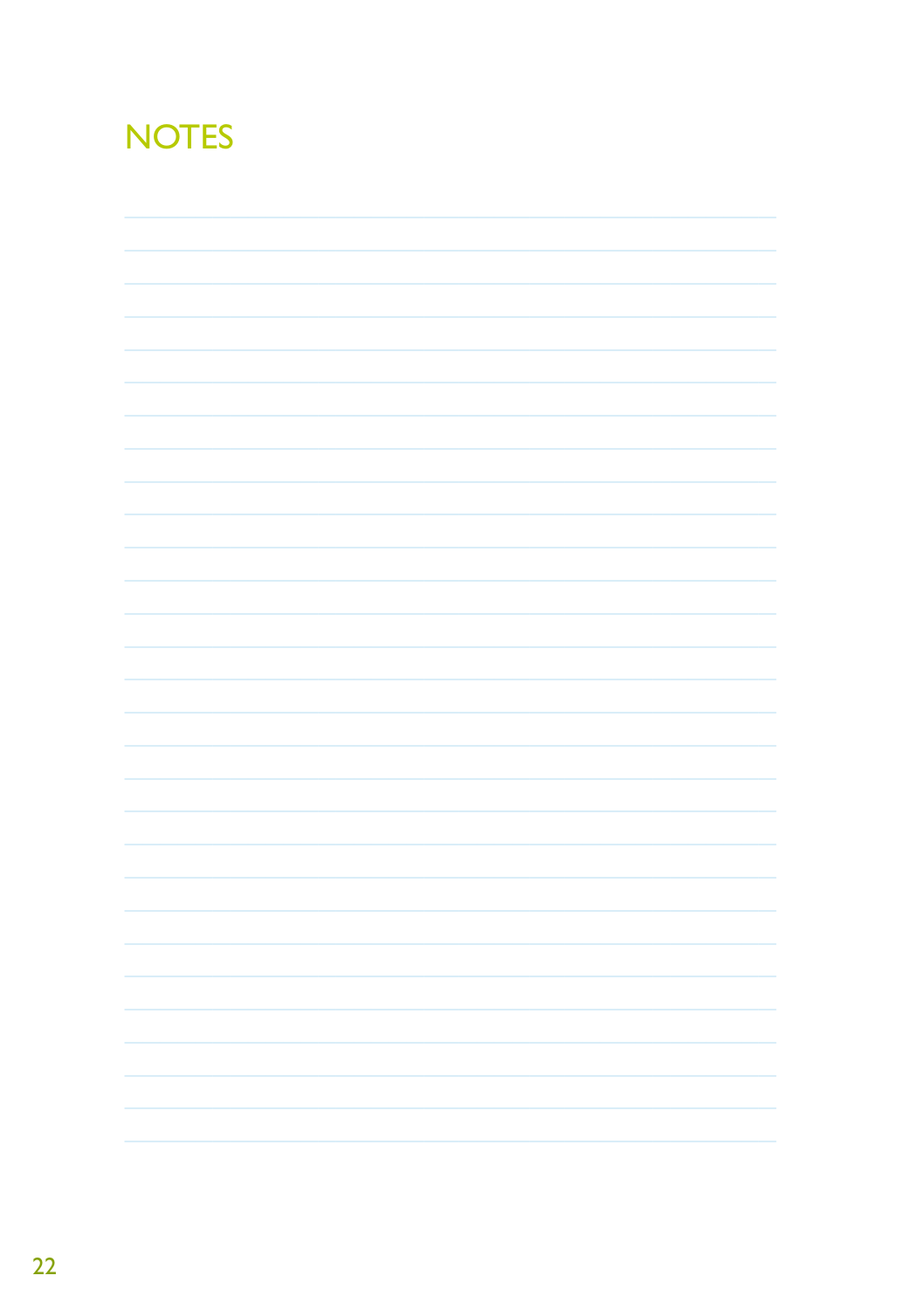Lumbar herniated (slipped) disc 23